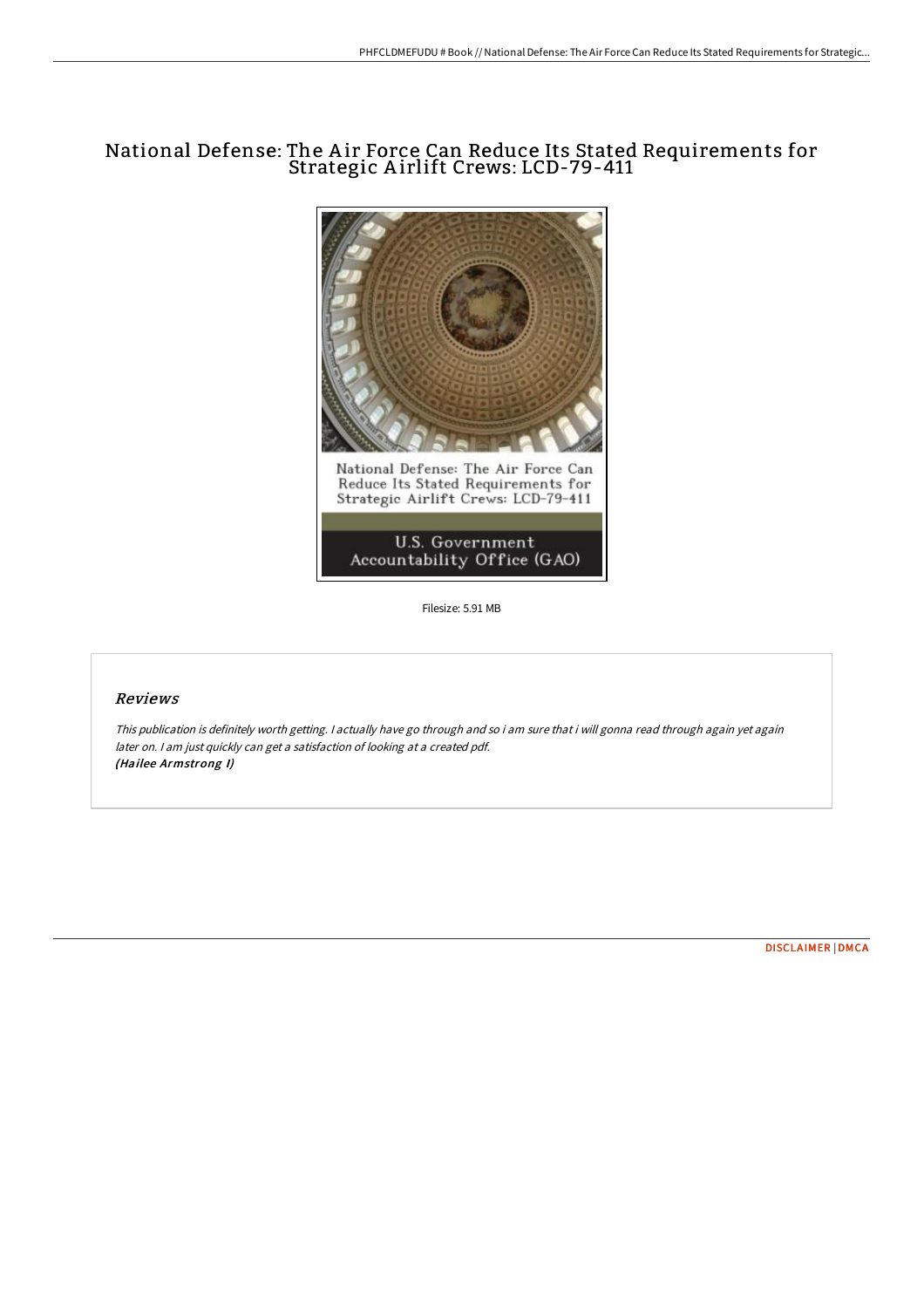## NATIONAL DEFENSE: THE AIR FORCE CAN REDUCE ITS STATED REQUIREMENTS FOR STRATEGIC AIRLIFT CREWS: LCD-79-411



Bibliogov, United States, 2013. Paperback. Book Condition: New. 246 x 189 mm. Language: English . Brand New Book \*\*\*\*\* Print on Demand \*\*\*\*\*.Maintaining more crews than necessary to fly the C-5 and C-141 strategic airlift planes is costly and unjustified. The Air Force has determined that it needs four crews for each of these aircraft, but due to efforts to preserve the service life of the C-5 by limiting the flying hours of the fleet, only 3.25 aircrews are presently authorized for each C-5. The Air Force has developed and uses a computer model simulating the operations of the strategic airlift system under wartime conditions to determine crew needs. However, a number of factors the Air Force uses are unrealistic and tend to overstate crew needs. GAO analyzed model simulations made by the Air Force and noted that during the first 45 days of an emergency, the period of highest demand, the utilization rate attained with a crew ratio of 3 to 1, with no flying hour limits imposed, was comparable to the rate attained with a 4 to 1 crew ratio with flying hour limits imposed. Where no flying hour limits were imposed, certain aircrews exceeded the 125 hours within 30 days limit. This indicated that a reduced crew ratio warrants serious consideration. A reduction of the aircrew ratio on from the currently authorized 3.25:1 to 3:1 for the C-5, and from 4:1 to 3:1 for the C-141, would lower the Air Force s annual funding requirement by as much as \$105 million for the strategic airlift operational fleet if only active duty personnel were reduced. The Air Force omitted the effects of aircraft attrition in estimating required crews. At least three extra crews become available when each plane is lost. The Air Force indicates the extent of fatigue...

 $\Xi^-$  Read National Defense: The Air Force Can Reduce Its Stated [Requirements](http://bookera.tech/national-defense-the-air-force-can-reduce-its-st.html) for Strategic Airlift Crews: LCD-79-411 **Online** 

 $\Box$  Download PDF National Defense: The Air Force Can Reduce Its Stated [Requirements](http://bookera.tech/national-defense-the-air-force-can-reduce-its-st.html) for Strategic Airlift Crews: LCD-79-411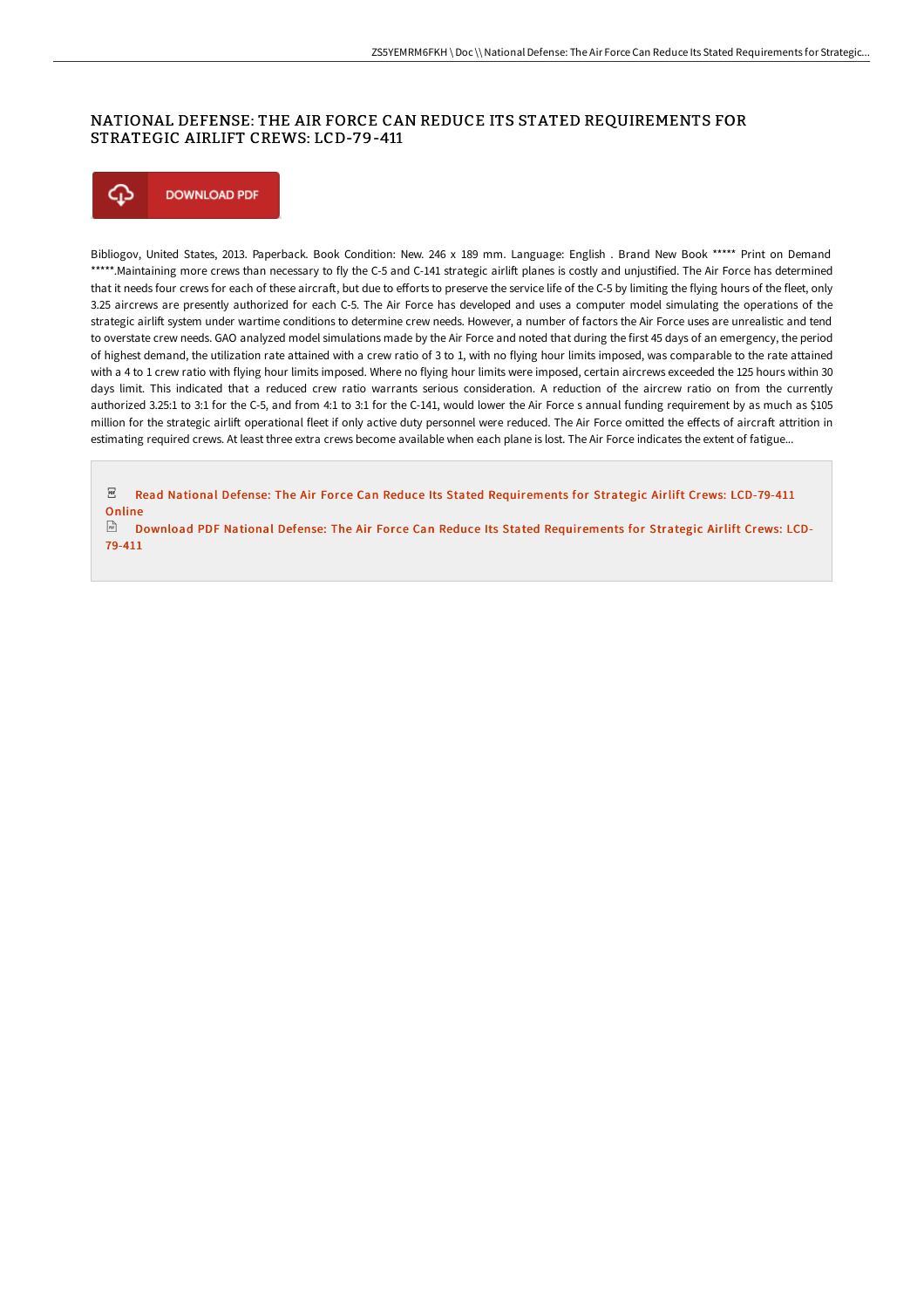### You May Also Like

Childrens Educational Book Junior Vincent van Gogh A Kids Introduction to the Artist and his Paintings. Age 7 8 9 10 year-olds SMART READS for . - Expand Inspire Young Minds Volume 1 CreateSpace Independent Publishing Platform. Paperback. Book Condition: New. This item is printed on demand. Paperback. 26 pages. Dimensions: 9.8in. x 6.7in. x 0.2in.Van Gogh for Kids 9. 754. 99-PaperbackABOUT SMARTREADS for Kids. . ....

Read [Document](http://bookera.tech/childrens-educational-book-junior-vincent-van-go.html) »

|  | the control of the control of the |  |
|--|-----------------------------------|--|

Grandpa Spanielson's Chicken Pox Stories: Story #1: The Octopus (I Can Read Book 2) HarperCollins, 2005. Book Condition: New. Brand New, Unread Copy in Perfect Condition. A+ Customer Service! Summary: Foreword by Raph Koster. Introduction. I. EXECUTIVE CONSIDERATIONS. 1. The Market. Do We Enterthe Market? BasicConsiderations. How... Read [Document](http://bookera.tech/grandpa-spanielson-x27-s-chicken-pox-stories-sto.html) »

| the control of the control of the |
|-----------------------------------|
|                                   |
|                                   |

#### Christmas Elf: Christmas Stories, Christmas Coloring Book, Jokes, Games, and More!

Createspace Independent Publishing Platform, United States, 2015. Paperback. Book Condition: New. 280 x 216 mm. Language: English . Brand New Book \*\*\*\*\* Print on Demand \*\*\*\*\*.Christmas Stories, Jokes, Games, and Christmas Coloring Book!Christmas is almost...

Read [Document](http://bookera.tech/christmas-elf-christmas-stories-christmas-colori.html) »

| the control of the control of the |
|-----------------------------------|

#### Index to the Classified Subject Catalogue of the Buffalo Library; The Whole System Being Adopted from the Classification and Subject Index of Mr. Melvil Dewey, with Some Modifications.

Rarebooksclub.com, United States, 2013. Paperback. Book Condition: New. 246 x 189 mm. Language: English . Brand New Book \*\*\*\*\* Print on Demand \*\*\*\*\*.This historic book may have numerous typos and missing text. Purchasers can usually... Read [Document](http://bookera.tech/index-to-the-classified-subject-catalogue-of-the.html) »

#### Read Write Inc. Phonics: Orange Set 4 Non-Fiction 3 Up in the Air

Oxford University Press, United Kingdom, 2016. Paperback. Book Condition: New. 176 x 97 mm. Language: N/A. Brand New Book. These decodable non-fiction books provide structured practice for children learning to read. Each set of books... Read [Document](http://bookera.tech/read-write-inc-phonics-orange-set-4-non-fiction--4.html) »